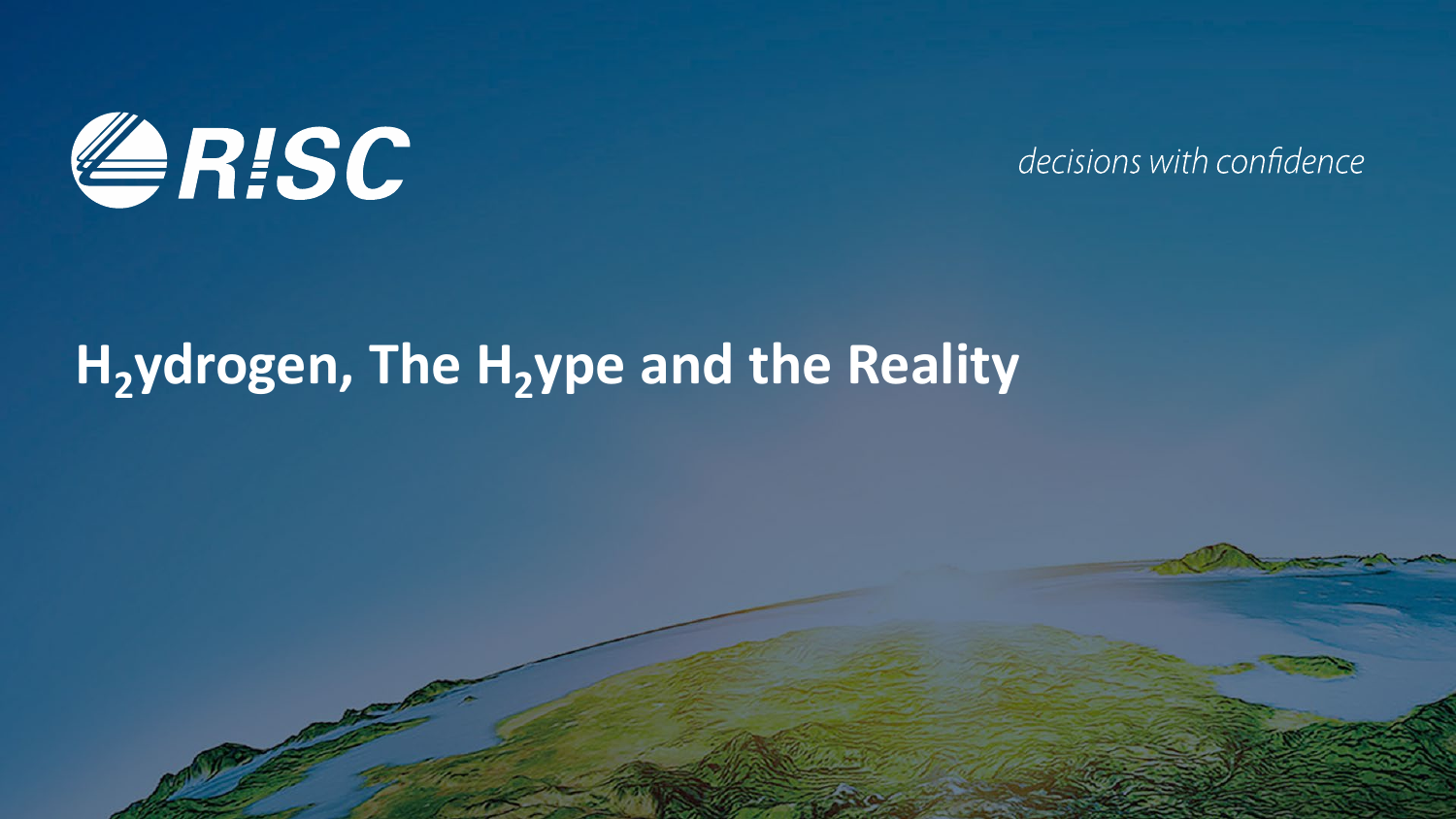#### **Disclaimer**



RISC is an independent advisory firm, providing insightful and impartial advice to a broad range of clients in the energy industries. We provide a more comprehensive, reliable and respected opinion faster than anyone else in the industry, enabling our clients to **make their business decisions with confidence.**

The statements and opinions attributable to the author and/or RISC in this presentation are given in good faith and in the belief that such statements are neither false nor misleading.

In preparing this presentation the author has considered and relied solely upon information in the public domain. This information has been considered in the light of RISC's knowledge and experience of the energy industries and, in some instances, our perspectives differ from some of our highly valued clients. In some cases the views and opinions of the author may differ from those held by others within RISC.

RISC has no pecuniary interest or professional fees receivable for the preparation of this presentation, or any other interest that could reasonably be regarded as affecting our ability to give an unbiased view.

This presentation is the copyright of RISC and may not be reproduced, electronically or in hard copy, without the written permission of RISC.

The author would like to acknowledge the work of the International Energy Agency (IEA) and in particular the "Global Hydrogen Review 2021", revised in November 2021, which provided the stimulus, and the basis, for this presentation.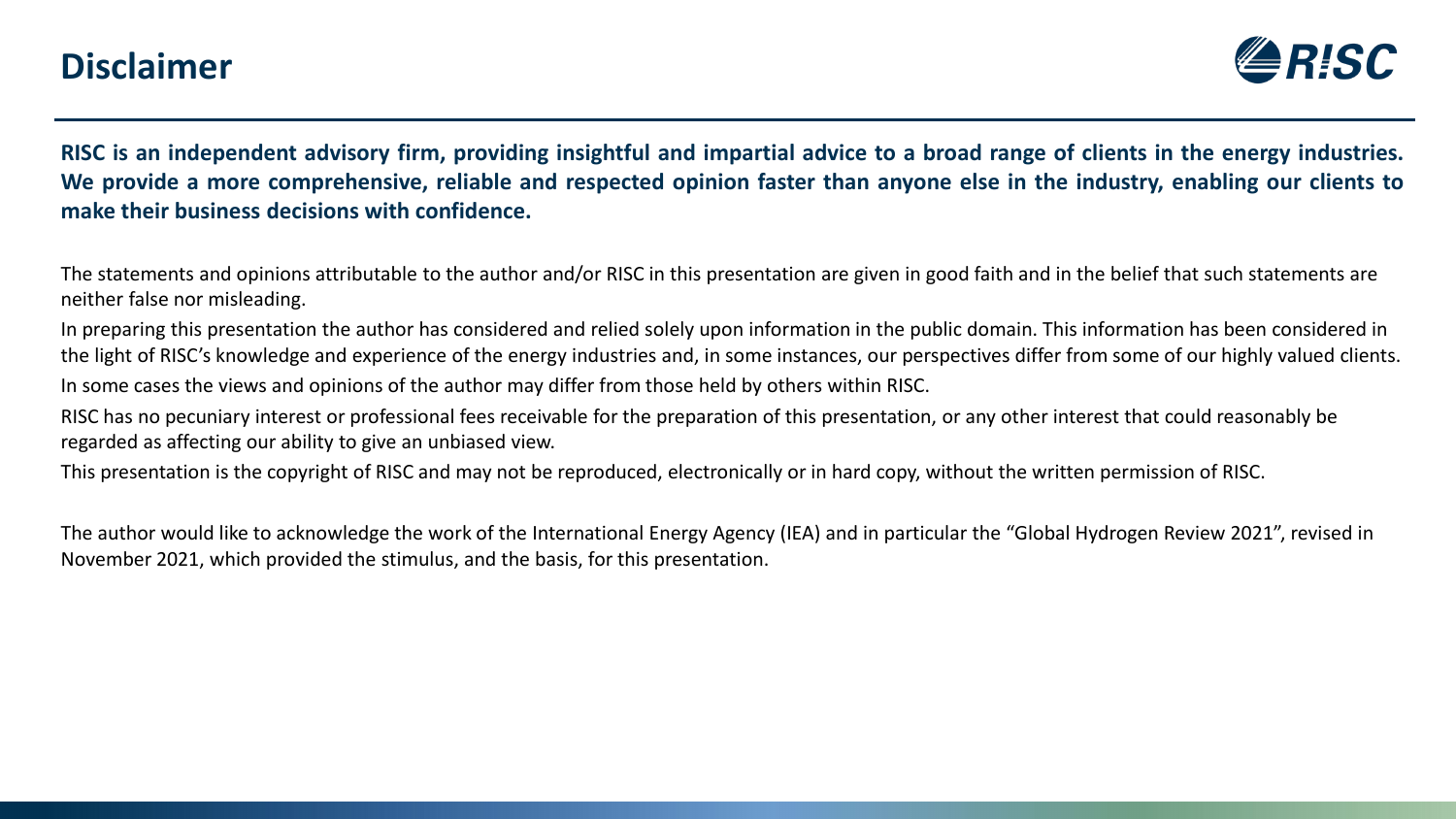## **What do we know about the Hydrogen industry?**





What is it used for?



- **How much of that is Green Hydrogen?**
- How much of it is "low-carbon"?
- How much Hydrogen is produced in WA?
- How much Green Hydrogen is produced in WA?
- What is the largest electrolyser in Australia?
- **The World?**
- How much Hydrogen (per year) is produced from 1MW of an electrolyser?
- **How much Green Hydrogen is planned for WA/Australia/Globally?**

#### 90 Mtpa (2020)

|                                       | <b>Terminology</b>        | <b>Technology</b>                                   | Feedstock/<br><b>Electricity source</b>    | <b>GHG</b><br>footprint*     |
|---------------------------------------|---------------------------|-----------------------------------------------------|--------------------------------------------|------------------------------|
| <b>PRODUCTION</b><br>VIA ELECTRICITY  | <b>Green Hydrogen</b>     | Electrolysis                                        | Wind   Solar   Hydro<br>Geothermal   Tidal | Minimal                      |
|                                       | Purple/Pink Hydrogen      |                                                     | Nuclear                                    |                              |
|                                       | <b>Yellow Hydrogen</b>    |                                                     | Mixed-origin grid energy                   | Medium                       |
| <b>PRODUCTION VIA</b><br>FOSSIL FUELS | <b>Blue Hydrogen</b>      | Natural gas reforming + CCUS<br>Gasification + CCUS | Natural gas   coal                         | Low                          |
|                                       | <b>Turquoise Hydrogen</b> | Pyrolysis                                           | Natural gas                                | Solid carbon<br>(by-product) |
|                                       | <b>Grey Hydrogen</b>      | Natural gas reforming                               |                                            | Medium                       |
|                                       | <b>Brown Hydrogen</b>     | Gasification                                        | Brown coal (lignite)                       | High                         |
|                                       | <b>Black Hydrogen</b>     |                                                     | <b>Black coal</b>                          |                              |

- 30,000+ tpa (0.03 Mtpa)
- 0.7 Mtpa (16 sites, including 6 refineries and a steel plant have CCUS capability),
- $\blacksquare$  ~195,000 tpa (0.2 Mtpa)
- 23 tpa (0.26 MW Polymer Electrolyte Membrane (PEM) Electrolysis unit)
- $\blacksquare$  1.25MW (HypSA)
- 30 MW (China, 2021) ; 25 MW (Peru) 20 MW (Canada, 2021, 2800 tpa)
- $1\text{MW} = 60 140 \text{ tpa (max)}$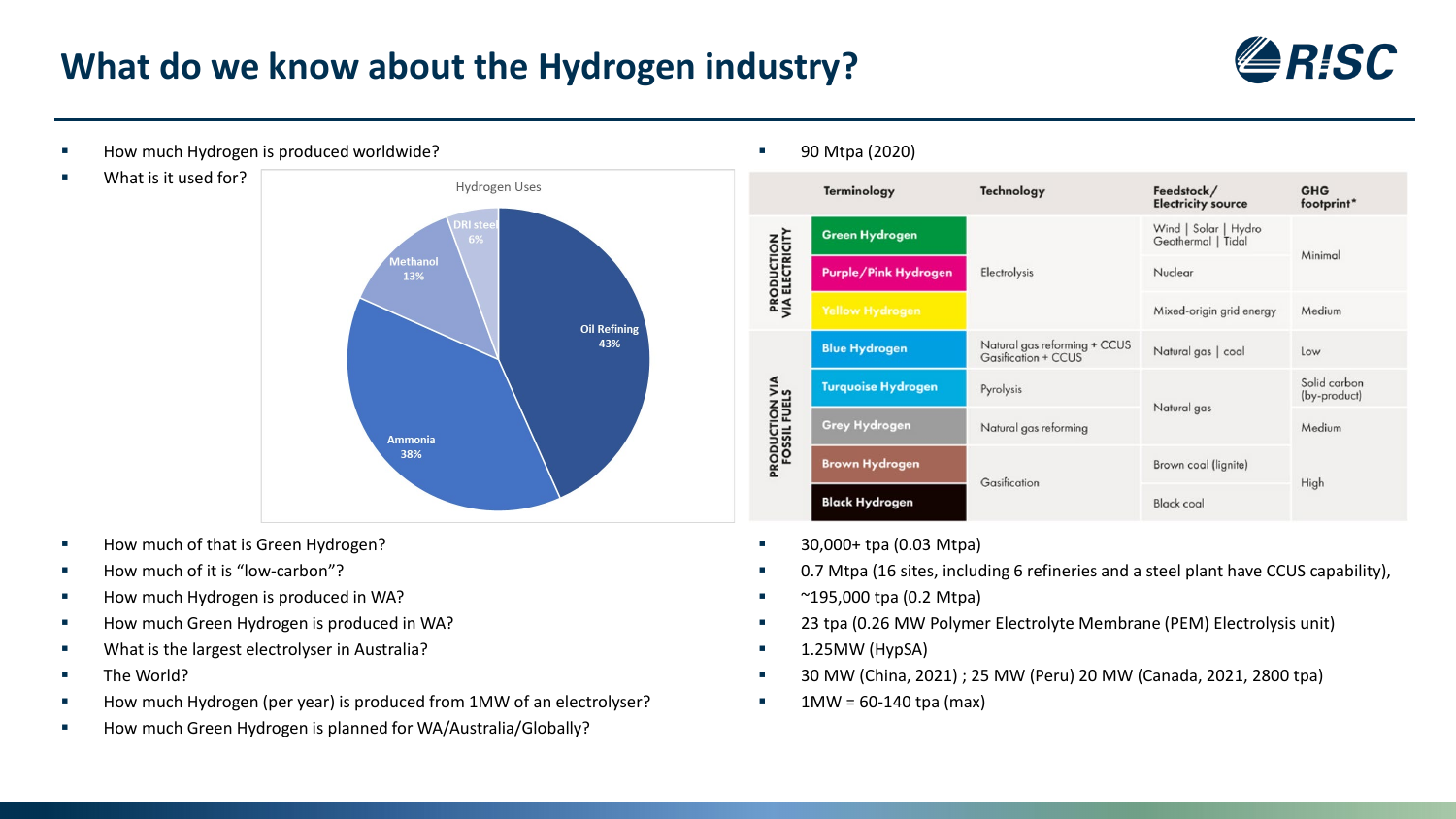#### **The Aspirations (Australia and WA)**







Source: Deloitte Analysis

- **Western Australian Renewable Hydrogen Strategy**
- By 2022

1 GW ~ 140ktpa 1Mtpa ~ 7 GW

Gov't:

 $\blacksquare$  UK

- A project is approved to export renewable hydrogen from WA
- Renewable hydrogen is being used in one remote location in WA
- Renewable hydrogen is distributed in a WA gas network
- A refuelling facility for hydrogen vehicles is available in WA
- By 2040
	- WA market share of global hydrogen exports is similar to its LNG share in 2019 (~12%)
	- WA gas networks contain at least 10% renewable hydrogen
	- Renewable hydrogen is widely used in mining haulage vehicles
	- Renewable hydrogen is a significant fuel source for transportation in regional WA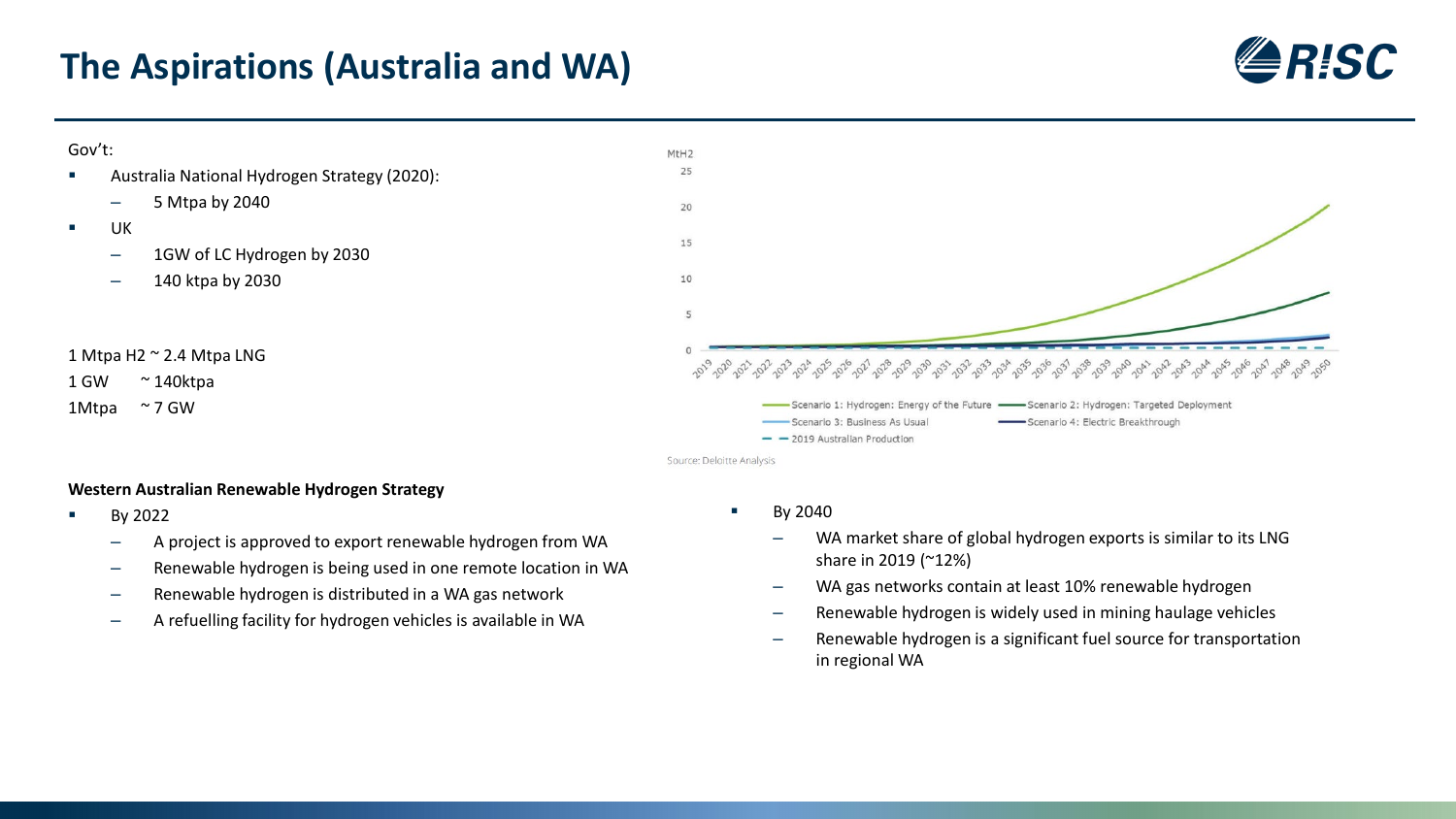## **Others aspirations / moonshots?**



Announcements

- 2018 May 2021 "Asian Renewable Energy Hub", by 2027/28
	- 6,500km2 Solar/Wind, 26 GW of generation
	- 23GW for Hydrogen and Ammonia production
	- $-$  1 1.8 Mtpa Hydrogen (40 80 tpa/MW) Did not get federal approval
- July 2021 "Western Green energy Hub",
	- 15,000km<sup>2</sup> Solar/Wind, 50 GW of generation
	- A small country bigger than East Timor, Vanuatu, Qatar, Lebanon
	- The equivalent of the current Eastern States "National Electricity Market" (NEM)
	- 3.5 Mtpa of Hydrogen ( 70 tpa/MW)
- July 2021 Fortescue Future Industries "15 Mtpa by 2030"
	- Requires ~110 GW of (firm) power and electrolysers (140 tpa/MW)
		- 2x current Eastern States "National Electricity Market" (NEM)
		- 3600x current largest electrolyser
		- **1000x largest announced planned electrolyser (100 MW Egypt)**
- March 2022
	- FFI E.On MOU for "up to 5 Mtpa by 2030"
		- **35-70 GW of electrolysers**



**6,500km2 on the Perth Coastal Plain**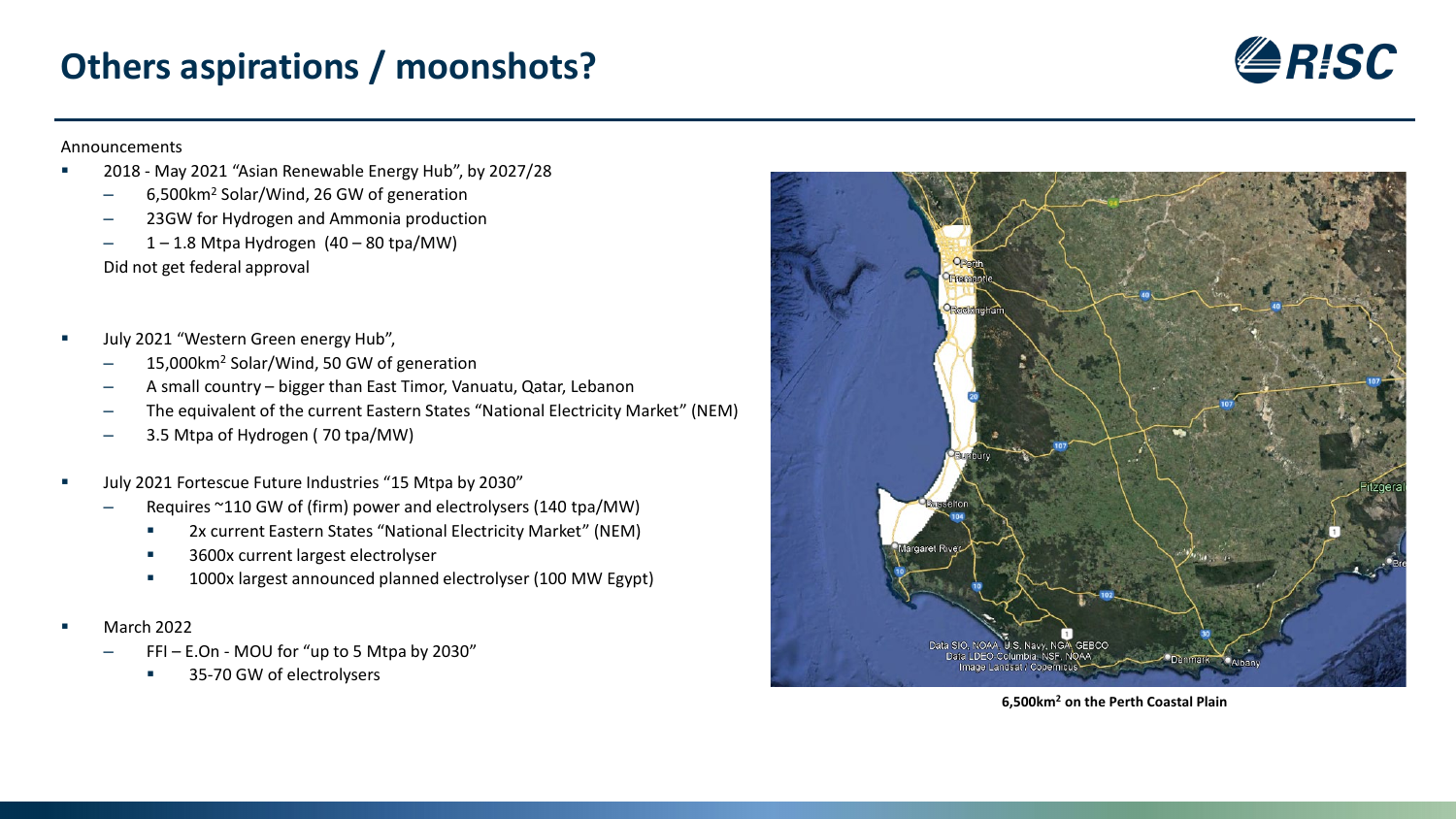### **Planned Hydrogen Production in WA**



There are several Hydrogen projects planned The Hazer project is due to start up in 2022 Two 10 MW electrolyser projects in regional Western Australia have received ARENA funding

The Hazer group received funding from ARENA (\$8 M Sep 2019) and is currently constructing a commercial demonstration plant to produce "turquoise" hydrogen and graphite from biogas.

- Hazer aims to produced approximately 100 tpa of hydrogen and 380 tpa of graphite
- It will use approximately 2 million  $Nm^3$ /year of biogas from sewage
- It is located at the Woodman Point Waste-Water Treatment Plant just north of the Kwinana Industrial Area.
- The Hazer process originated from UWA.
- Was to have been commissioned in Q1 2021 (2019) construction defects found in Dec 2021, now RFSU anticipated end 2022.

Both Yara fertilisers and ATCO have also received ARENA funding (May 2021) for 10 MW PEM electrolysers.

- Yara (\$42 M) are planning to produce 640 tonnes of hydrogen to create 3,700 tonnes of green ammonia per year at their site on the Dampier peninsular (62.5 tpa/MW)
- ATCO (\$29 M) are planning blend their hydrogen produced at the Warradarge Wind Farm into the DBNGP to reduce emissions from the gas network

FID's for both were anticipated in 2021, but neither project has been sanctioned.

- Yara submitted a revised proposal to the EPA in April
- **EXECO** website indicates they are (were) aiming for FID in Feb 2022.
- Neither project will supply hydrogen into the local Perth market, or exports.

FEnExCRC and UWA are planning a hydrogen/LNG testing and training facility at Kwinana (KETH)

- 2 MW PEM Electrolyser capable of producing 235 tpa of hydrogen (120 tpa/MW)
- No fixed dates

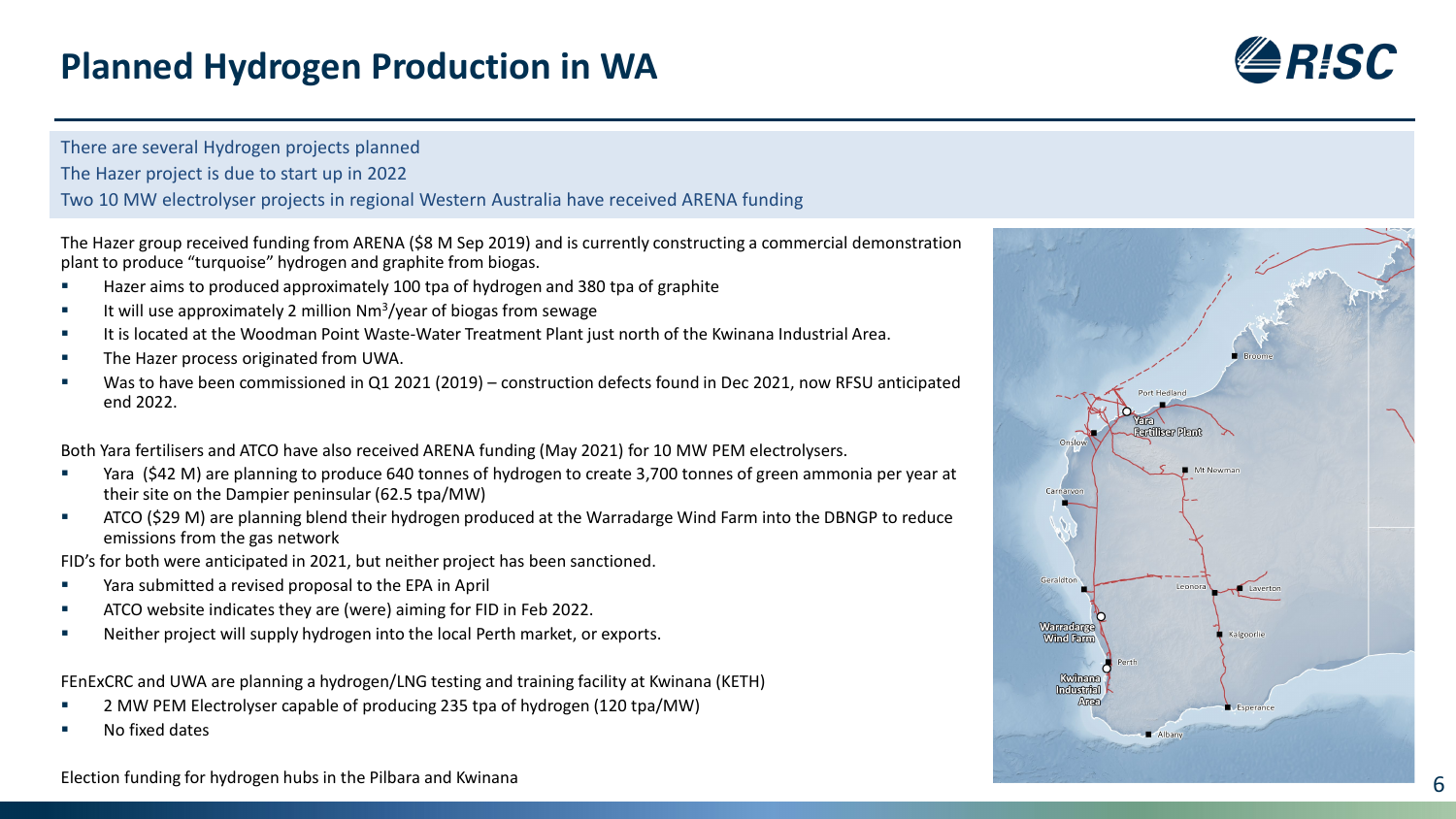

Actual plans for Green Hydrogen are advancing slowly but steadily…history tells us that commercialisation takes time

#### Actual plans:

In WA ~1500 tpa may be operational by 2025

- Germany, 24MW PEM, end 2022 (3,300 tpa)
- Norway, 24 MW PEM, end 2023 (3,300 tpa)
- France, 40MW, may be operational in 2025, (5,500 tpa)
- Canada, 88MW may be operational in 2024, (11,000 tpa)
- Egypt, 100MW may be operational in 2024 (15,000 tpa)

Globally we may have 0.05-0.1 Mtpa by 2025.

First Hydrogen test shipment February 2022

Victoria to Japan, Suiso Frontier, 3 t (capacity 1,250m<sup>3</sup> or  $\sim$ 75 t H<sub>2</sub>)

FFI Green Energy Manufacturing Centre

Will build 2 GW of electolysers per year, starting in 2023.

Comparison with growth of LNG and CSG

It could take 20 years to get to "scale"

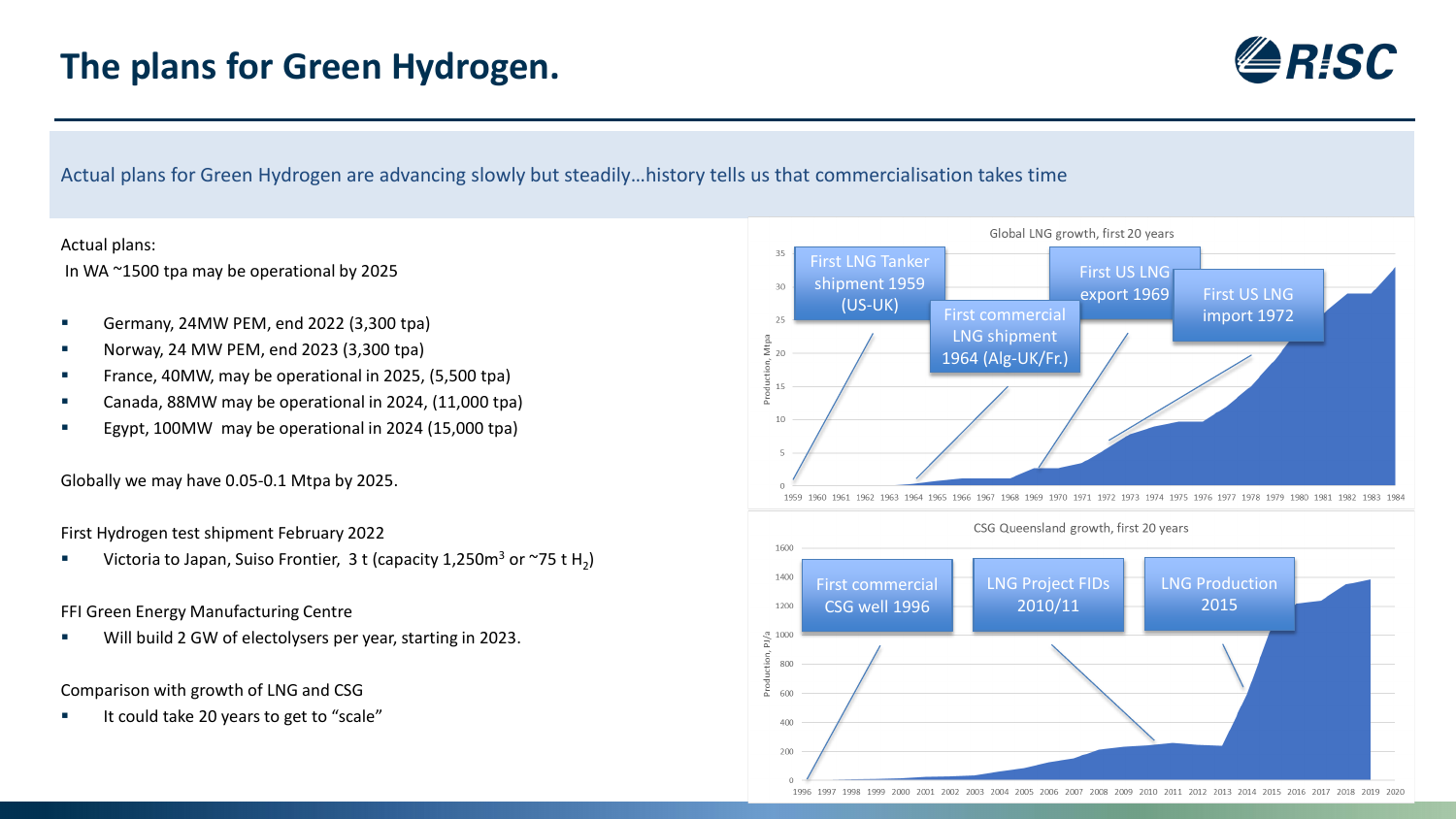## **The gaps in the story.**



There is a large gap between aspirations and actual plans This is something the IEA has noted, but has not made much noise about…

IEA suggests that installed electrolyser capacity could climb to 54-90 GW (7-13 Mtpa) by 2030 if all planned projects go ahead.

This includes 21 GW in Australia by 2030

If we use similar projections to the LNG and CSG development timelines, and plans under the IEA Announced Pledges Scenario, globally:

- We may have 5-10 Mtpa operational by 2030
- We may have 25-30 Mtpa operational by 2040
	- This will require 180 GW of renewable electricity generation on top of any current plans to replace emissions intensive power generation

This falls well short of the IEA perceived need for Green Hydrogen in their Net Zero Emissions scenario:

- Green H<sub>2</sub> production of  $^{\sim}100$  Mtpa by 2040
- Requiring 700-2000 GW of additional generation.

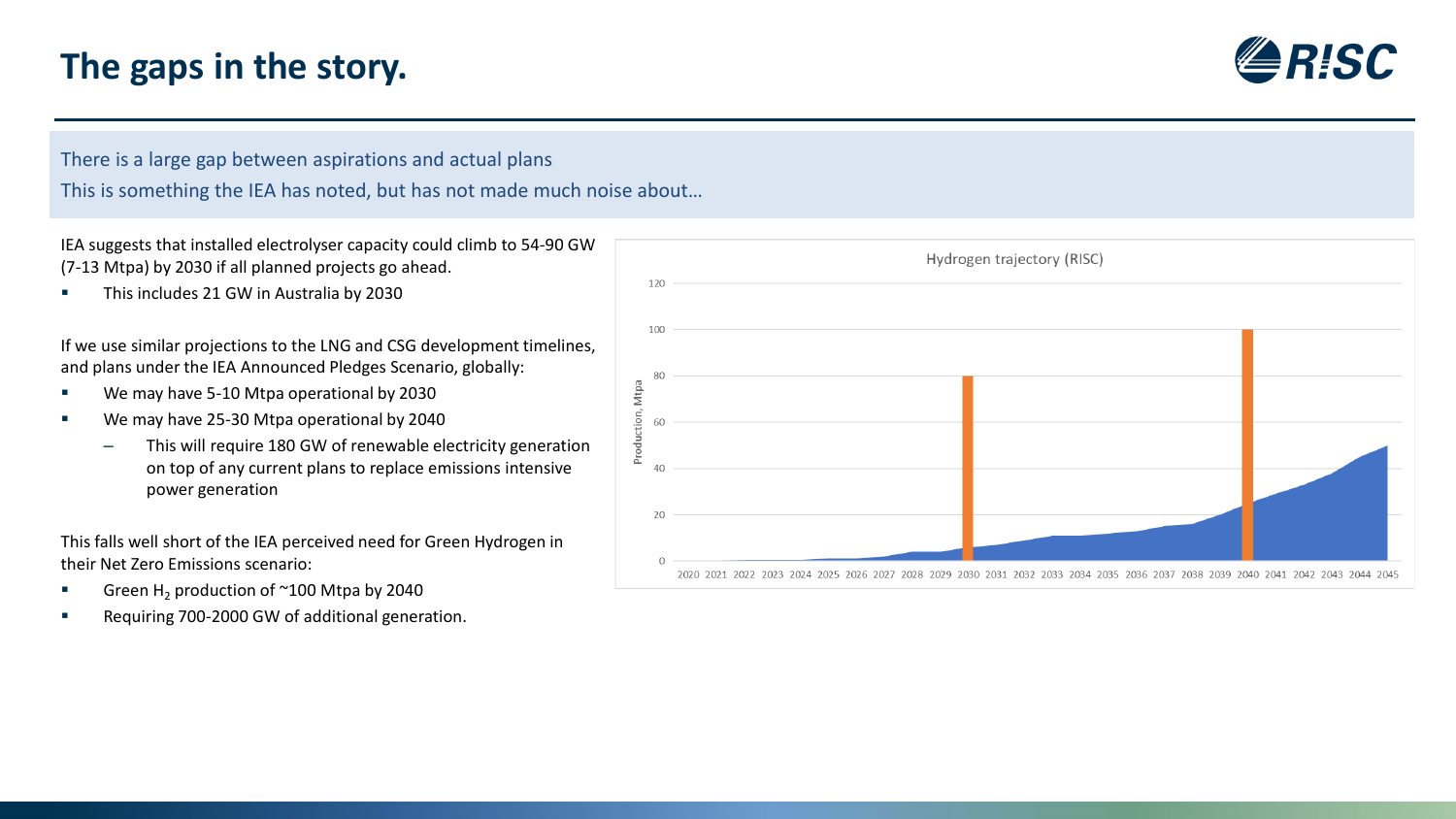## **Closing thoughts**



- Hydrogen is currently a "dirty" fuel it results in emissions of over 900 MT CO2 per year.
- Replacing the current production (90 Mtpa) by electrolysis would require ~630 GW of electrolysers and associated renewable power generation.
- **There is a clear gap between aspirations / announcements and action / plans.**
- The development of a large-scale commercial hydrogen market, if successful, is likely to take a couple of decades.
- Power requirements to support the large-scale production of green hydrogen are in addition to the requirements of replacing existing emissions intensive power generation.

■ Historically we have never completely replaced or substituted out a fuel source, we've just added to the mix...